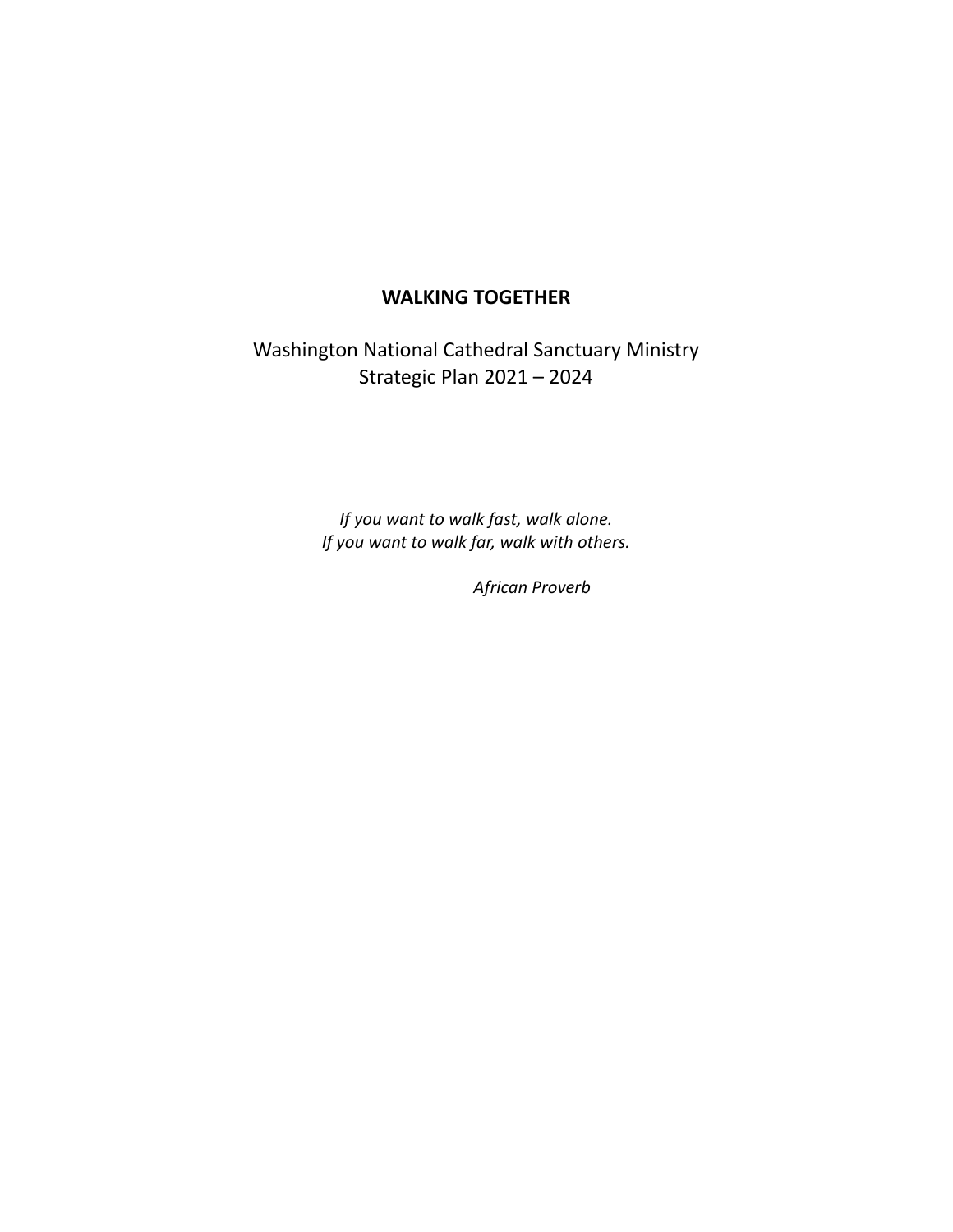## **VISION**

We envision a world in which every immigrant is welcome in our church, society and nation so that we carry out Jesus's words: *I was hungry and you gave me food, I was thirsty and you gave me drink, I was a stranger and you welcomed me* (Mt. 25:35).

## **MISSION**

We will walk together as members of the Beloved Community in prayer, relationship building, advocacy, education and service.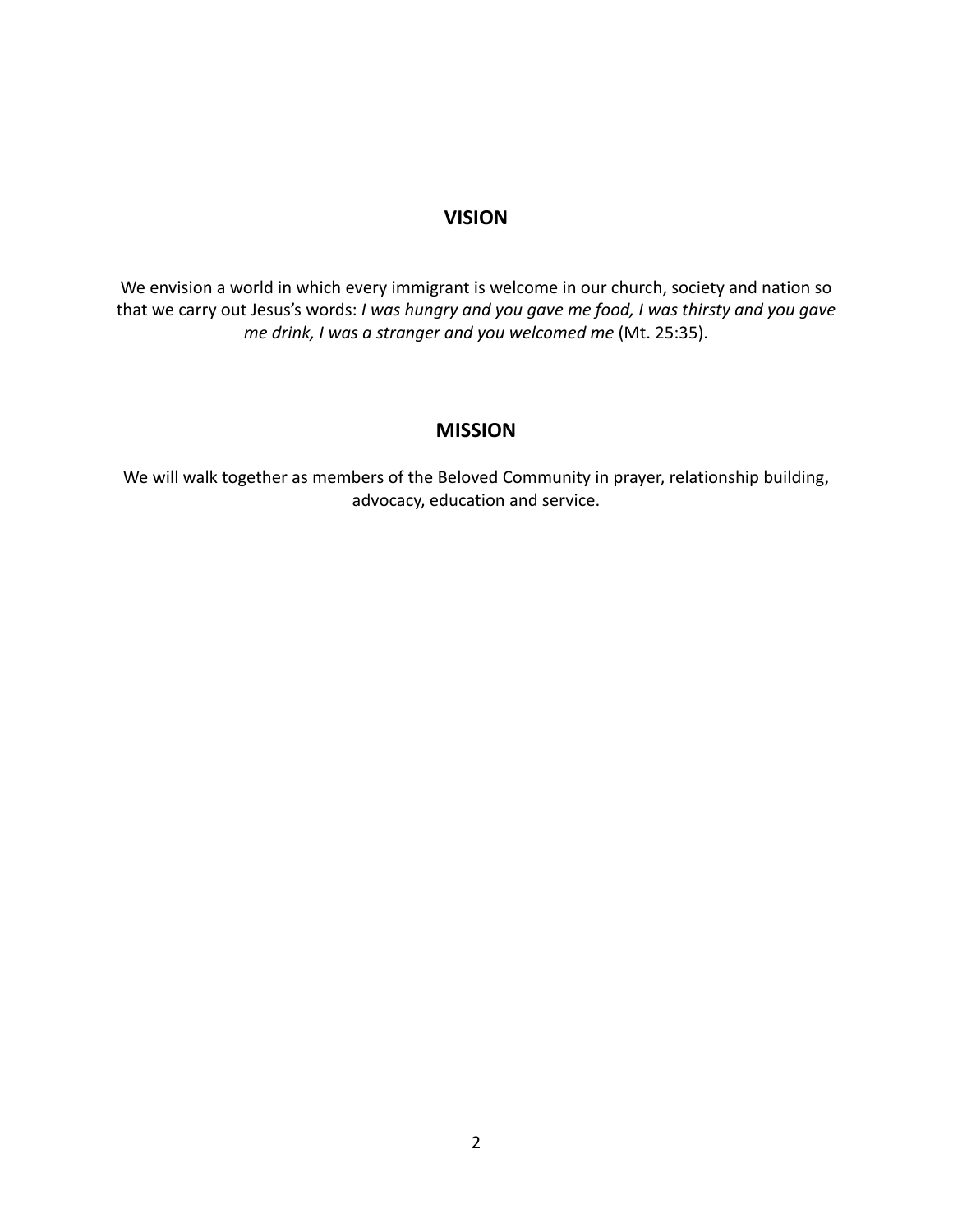PRAYER: Our Ministry will ground its work in regular prayer for and with refugees, migrants, asylum seekers and those at risk of profiling, detention and deportation. In English, Spanish, French and other immigrant languages, we will:

- Worship in parishes of the Episcopal Diocese of Washington, especially those with large immigrant populations.
- Celebrate the Holy Eucharist annually to commemorate Oscar Romero and other Church leaders for social justice.
- Hold prayerful gatherings, beginning and closing our meetings in prayer and lifting up particular needs of those in attendance. Our daily Ministry prayer group will gather Monday through Friday to pray for immigrants, this Ministry and the Church.

RELATIONSHIP BUILDING: Walking together, we will develop new relationships and strengthen existing ones with parishes and other communities that include substantial immigrant populations. We will:

- Reach out to our immigrant brothers and sisters with sensitivity, considering their cultural norms of social connection so that we might operate with understanding as a resource for them.
- Partner with Episcopal Diocese of Washington (EDOW) Deacons to create a conduit for conversation, sharing and empowering, which will lead to greater mutual understanding and action.
- Provide opportunities for small, kind acts that keep people engaged in helping their neighbor and engaged in our ministry, actions which foster outreach in a loving and personal way.
- Create opportunities for churches with immigrant populations to come together in celebration and fellowship.
- Grow the Ministry's membership and empower the leadership of its members to become a more vital and potent force in all aspects of ministry.

ADVOCACY: Our Ministry will advocate for immigrants and refugees with governments in D.C., Maryland and Virginia and with members of the U.S. Congress and executive agencies. In coordination with Episcopal Migration Ministries and the Episcopal Church Office of Government relations as well as with the Congregation Action Network, United we Dream and TPS Alliance, among others, we will: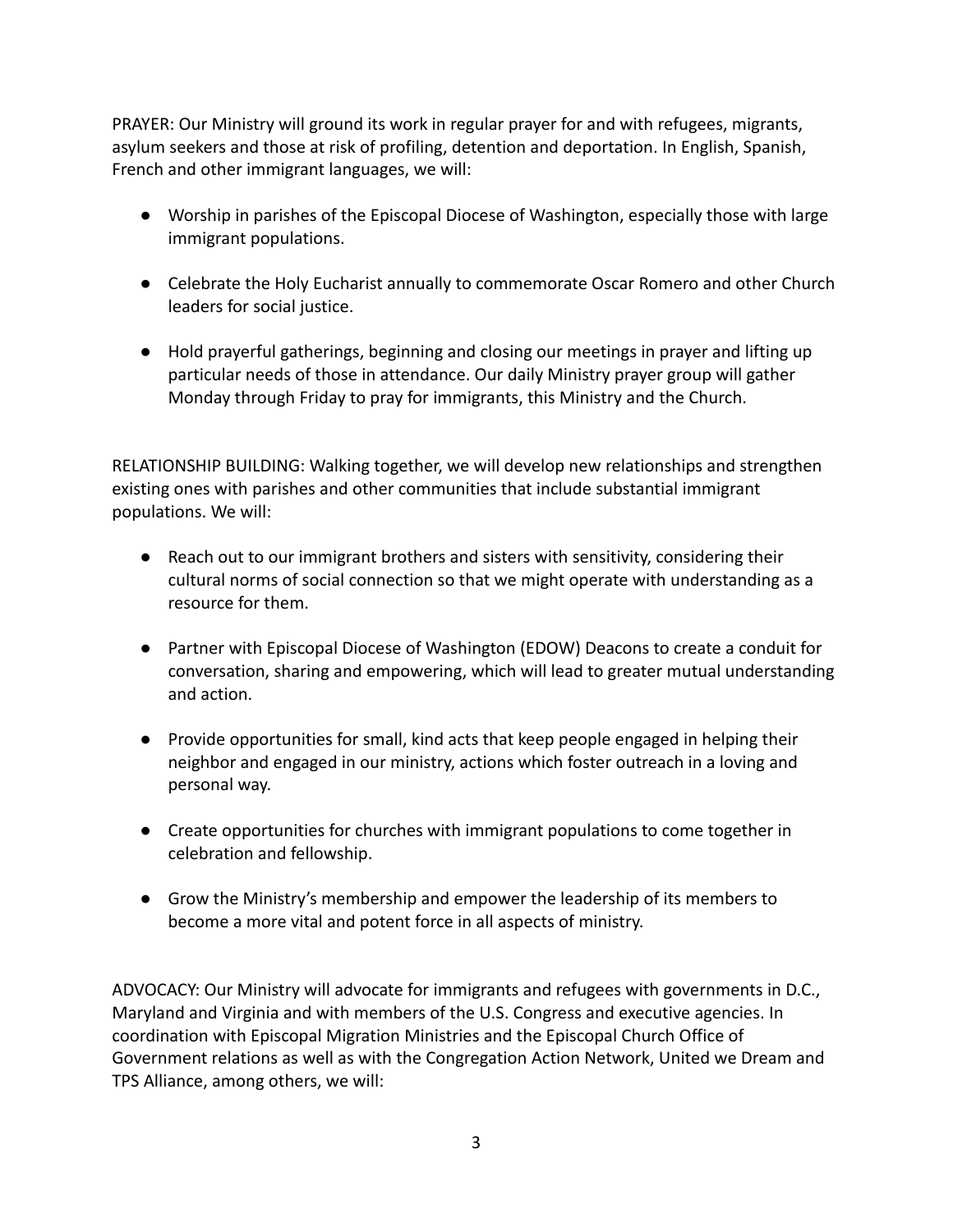- Promote: 1) a path to citizenship for currently undocumented immigrants residing in the United States; 2) humane policies on the U.S./Mexico border consistent with U.S. and international laws governing the asylum process; and 3) broader welcoming of refugees from nations around the world.
- Call for a re-imagined immigrant detention system that relies on humane means of maintaining contact with immigrants and minimizes the need for physical detention.
- Promote cash relief for workers whose immigration or other status has excluded them from federal cash relief payments including unemployment insurance. We will advocate with the DC Council for inclusion in the budget of such relief in coordination with the DC Excluded Worker Coalition.
- Support migrant-led groups to advocate local and regional authorities to break ties between local law enforcement and ICE.
- Coordinate with the Prince George's County (Maryland) State Attorney's Multicultural Commission to support broad representation including unrepresented communities in the Commission as it responds to its priorities of equality under the law.

EDUCATION: Our Ministry will serve as a resource in English, Spanish, French and other languages used by immigrants in the Washington, D.C. area by:

- Providing fact sheets on timely and specific issues of importance to immigrants and refugees and those who support them.
- Coordinate the compilation of listings of organizations and networks (nonprofit, faith-based and governmental) providing resources for immigrants or for churches in the diocese.
- Compile a listing of immigrants who are willing to tell their story and of Ministry members who will give briefings upon request on specific topics.
- Encouraging clergy, community engagement committees and Sunday school classes to include worship services and learning opportunities about immigrants as part of their annual programming.

SERVICE: We will walk together with immigrants in tangible acts of service and care for migrants, asylum seekers, and those in ICE detention. Our Ministry will: